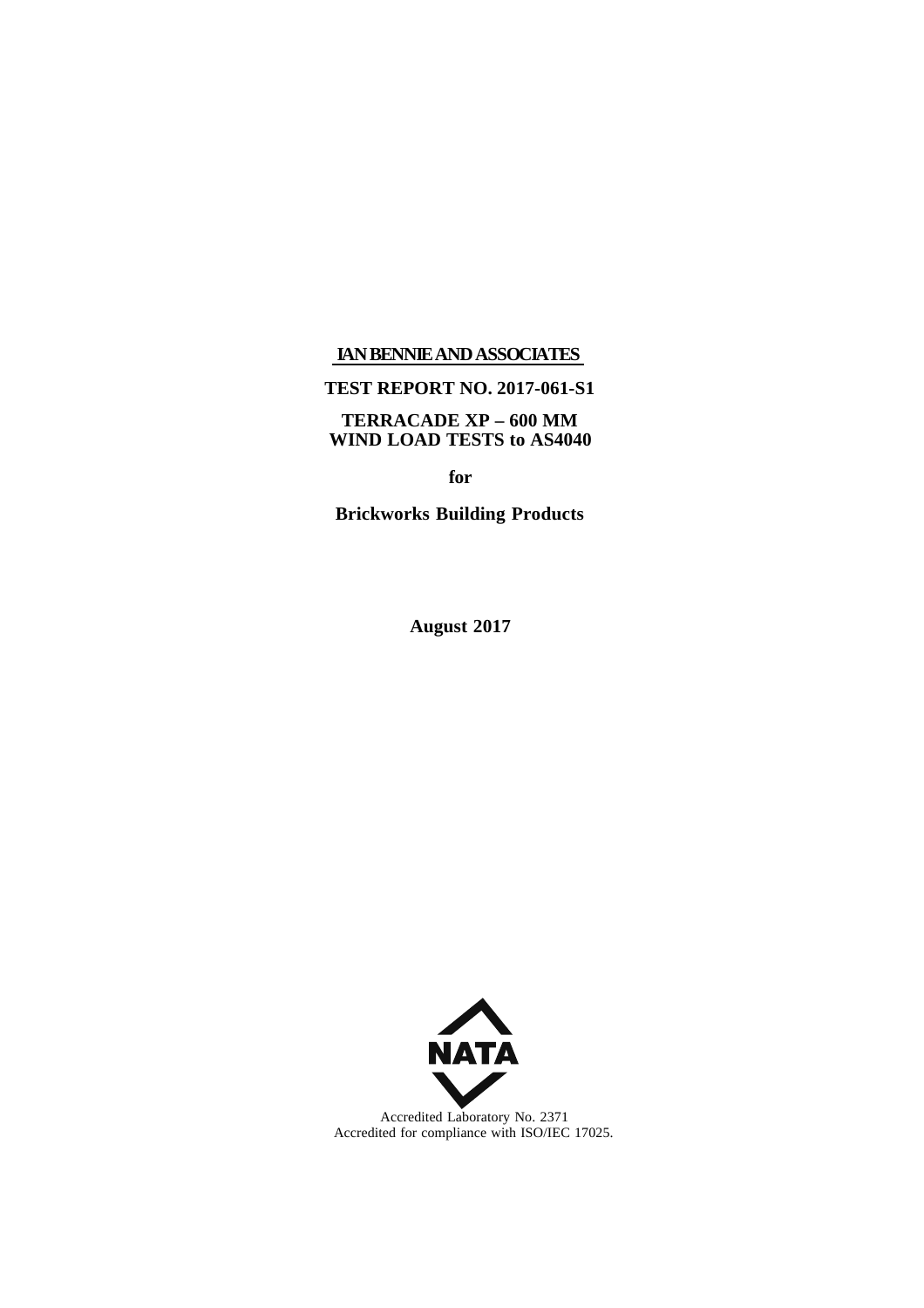

**IAN BENNIE & ASSOCIATES PTY. LTD.**

**Building Performance Testing**

**ACN : 007 133 253**



# **TEST REPORT NUMBER 2017-061-S1**

Test Client Brickworks Building Products

**Sample** A sample of Terracade  $XP - 600$  mm was supplied for testing. The sample measured 1800 mm in width by 1500 mm in height and consisted of 3 tiles in width and 5 tiles in height. The tiles were mounted on horizontal suspension rails that were fixed to a timber sub-frame. Figure 1 is a photograph of the sample. All components of the sample were as detailed in the drawings provided by the Client that are given in Appendix A.

**Test Method** Strength limit state testing was conducted in accordance with AS4040 Methods of testing sheet roof and wall cladding, Method 3: Resistance to wind pressures for cyclone regions and Method 2: Resistance to wind pressures for non-cyclone regions. As the final static pressure stage of Method 3 is the same duration as required in Method 2: Resistance to wind pressures for non-cyclone regions, the result of the final stage is also evaluated for non-cyclone regions.

> For the purpose of the tests, a thin plastic film was installed loosely over the front of the stud wall. This film provided the air seal for uniformly distributed air pressure loads applied from behind the sample.

**Procedure:** AS4040.3 nominates a sequence of fatigue cycling based on the Ultimate Strength Limit State Pressure  $(P_t)$  as follows: 8000 cycles........... 0 to 0.40 Pt 2000 cycles........... 0 to 0.50 Pt 200 cycles............. 0 to 0.65 Pt

> This fatigue test is then followed by a series of increasing static test pressure for a period of 1 minute each until failure occurred.

**Nominated Strength Limit State Pressure:** -6.0 kPa

IBA Report: 2017-061-S1 - Page 1 of 4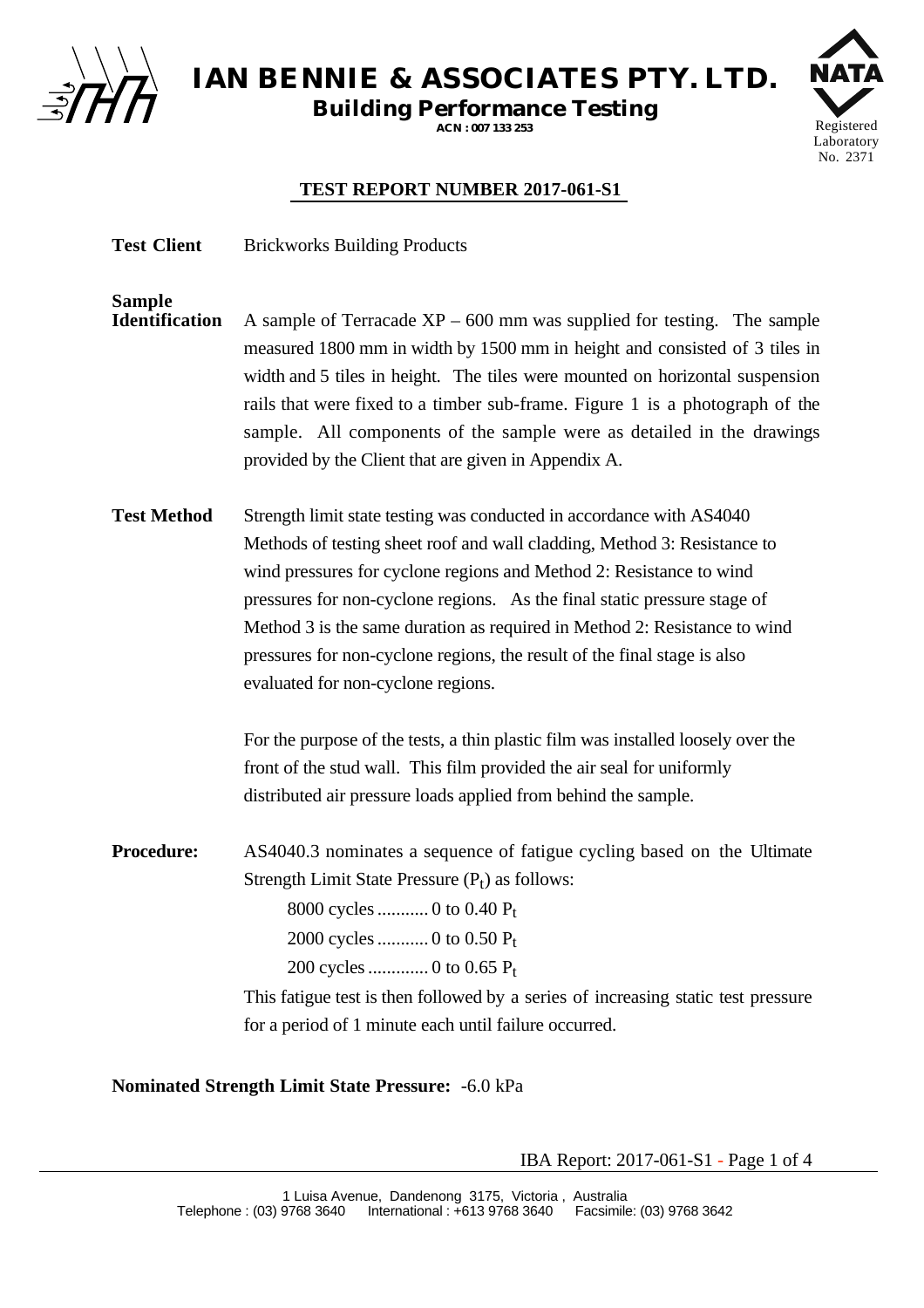# **Figure 1: Photograph of the test sample**



**Test Location:** IBA Test Centre **Test Date(s):**  $24^{\text{th}}$  July 2017. Dandenong, Melbourne.

## **TEST RESULTS**

#### **Observations:**

| 8000 cycles at $-2.40$ kPa  |            | No sign of failure was observed.                                                               |
|-----------------------------|------------|------------------------------------------------------------------------------------------------|
| 2000 cycles at $-3.00$ kPa. |            | No sign of failure was observed.                                                               |
| 200 cycles at $-3.90$ kPa   |            | No sign of failure was observed                                                                |
| Static load(s)              | -6.00 kPa. | Pressures were applied incrementally up to $-6.00$ kPa<br>and no sign of failure was observed. |

When the pressure was increased to  $-6.2$  kPa, the centre top tile released from the rails (see Figure 2). It appeared this tile lifted upwards and released along the bottom edge first as the engagement legs of he tile were not broken. The tile to the right of the released tile had also begun to lift up (see Figure 3)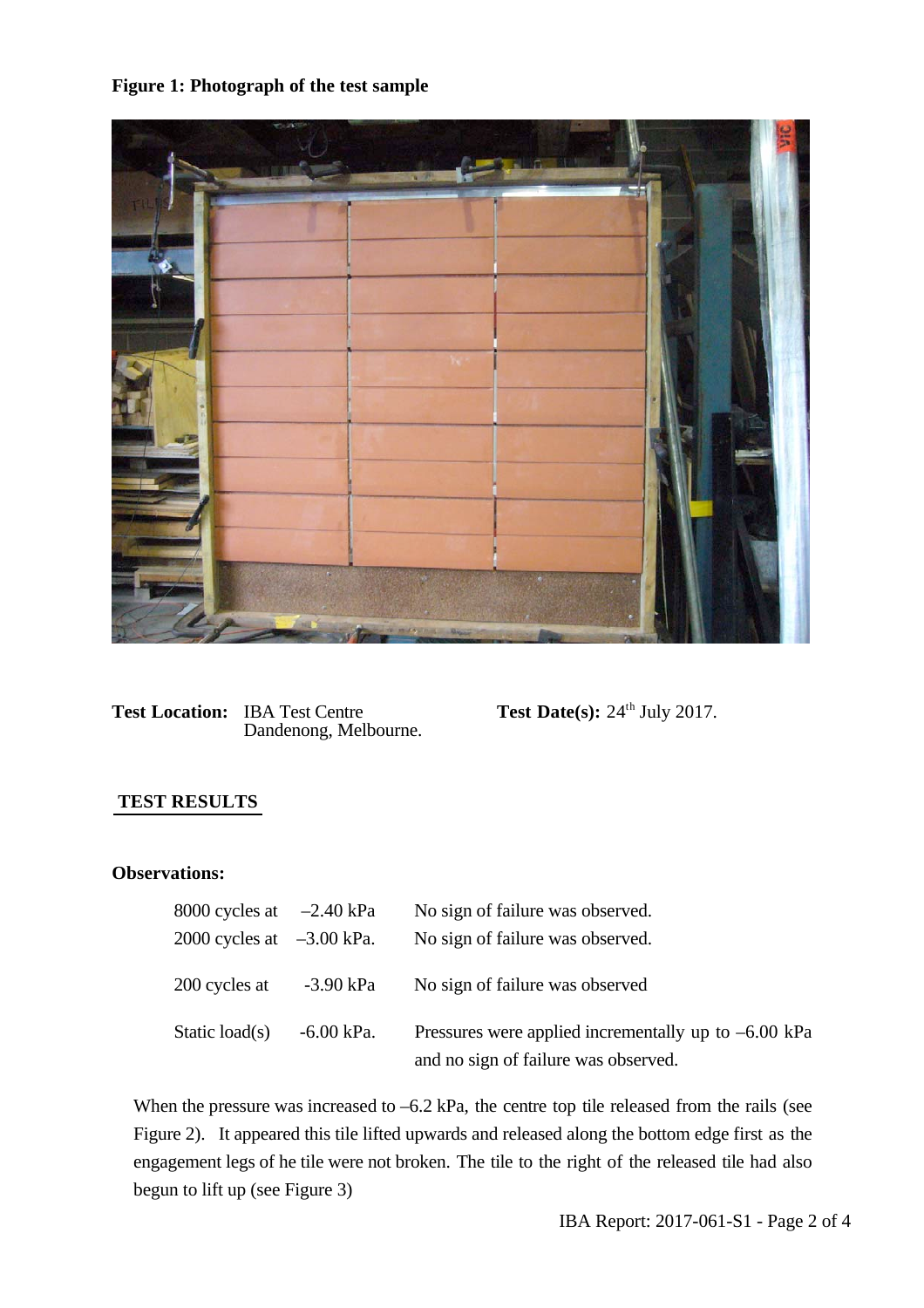**Figure 2: Photograph of the sample after the test.**



**Figure 3: Photograph of the tile to the right of the tile that released.**



IBA Report: 2017-061-S1 - Page 3 of 4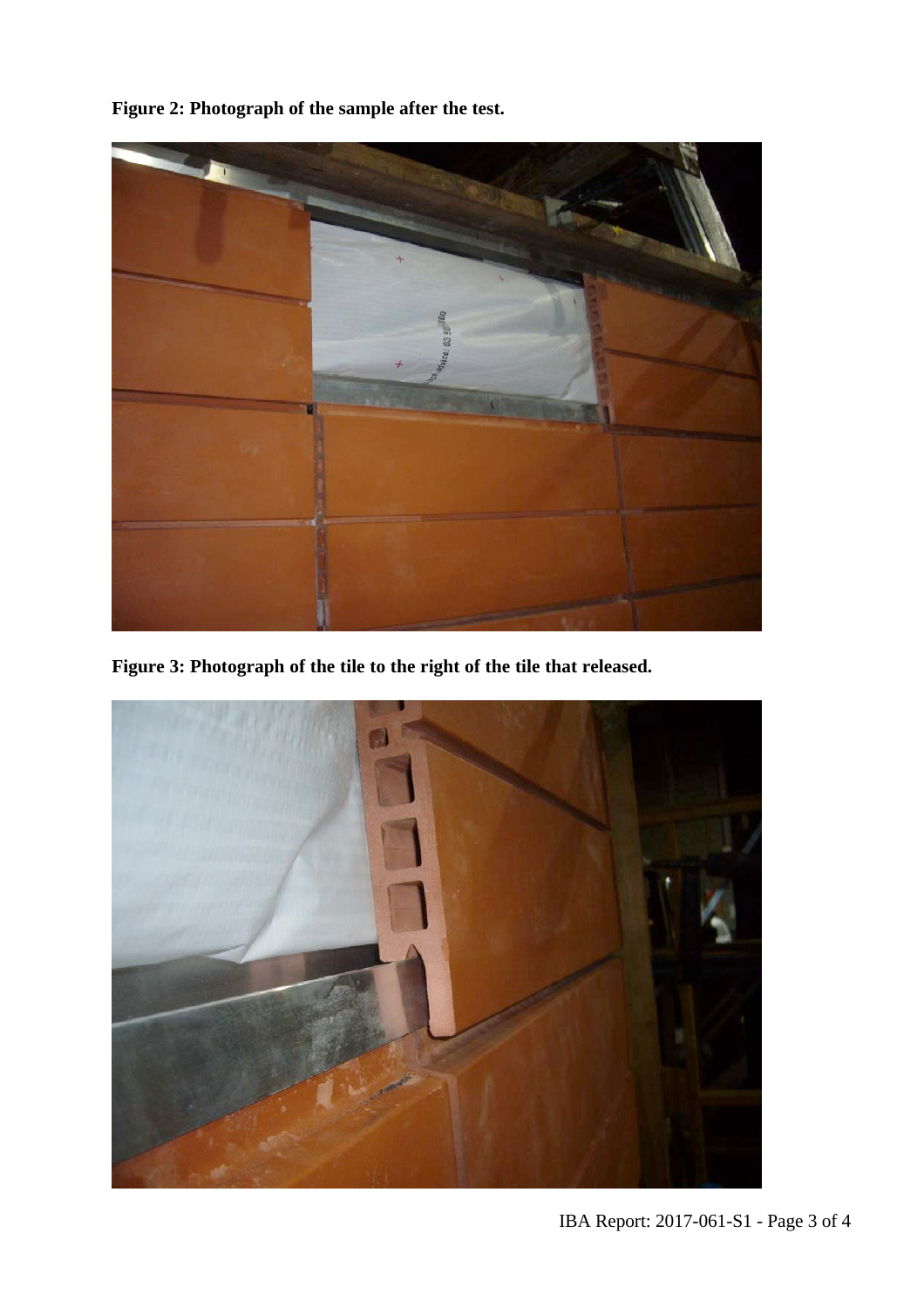## **Requirement:**

AS1562.1 Design and installation of sheet roof and wall cladding, specifies that the cladding system remain substantially in position, notwithstanding any permanent distortion, fracture or damage that might occur in the sheeting or fastenings.

## **Conclusion:**

The test sample passed the test requirements of Australian Standard AS4040 Methods of testing sheet roof and wall cladding at the following strength limit state pressures:

| <b>Cyclone Regions:</b>     | $-4.61$ kPa |
|-----------------------------|-------------|
| <b>Non-cyclone Regions:</b> | $-6.00$ kPa |

\* The Cyclone Regions strength limit state pressure is reduced by a variability factor of 1.3 as only one sample was tested. Refer AS4040.3 for details.

*This report shall not be reproduced except in full.*

**DISTRIBUTION:** Ian Bennie & Associates................. 2 Derek Dubout, 2 August 2017 Brickworks Building Products...PDF



IBA Report: 2017-061-S1 - Page 4 of 4